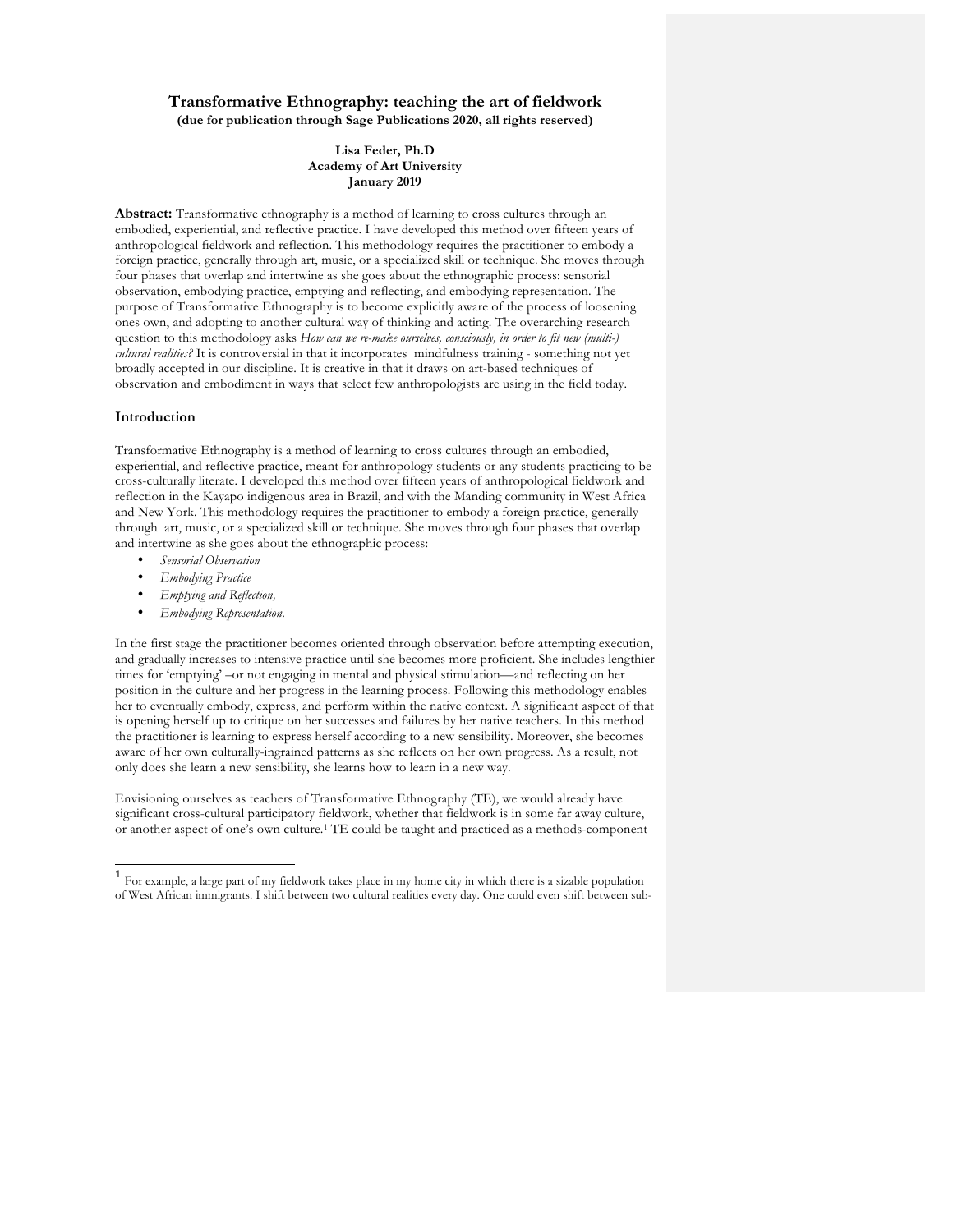to an anthropology class with exercises among the students in the classroom itself, or conceived through mini-field projects. Optimally, I envision it as an approach to studying abroad, perhaps a cultural immersion class with a fieldwork component, or an entire field school dedicated to intensive, participatory, cross-cultural learning.

The guiding questions that drive the practice of Transformative Ethnography are:

• *What makes the cultural being?*

• *How can we re-make ourselves, consciously, in order to fit new (multi-) cultural realities?* As anthropologists, we become increasingly aware that we are culturally enmeshed. We reenact *habitus* (Bourdieu 1990) mostly unconsciously, in order to meet our needs and express ourselves within our society. Patterns in culture, as foundational thinkers in the field have argued, are made of information tidbits that repeat and change slowly like nature's evolution (Bateson 1972). These patterns are culturally specific, focused on the 'moral imperatives' within that cultural reality that orient individuals' behaviors (Benedict 1934). When we train in changing our patterns to another cultural modality, we begin to *sense* these moral imperatives that may exist on a sub-conscious level. We might resist change, as our own *habitus* surfaces and bumps up against new cultural patterning. The transformation occurs when we can overcome the resistance and shift between two cultural modalities.

## *Creativity and Controversy*

 $\overline{a}$ 

The purpose of Transformative Ethnography is to become explicitly aware of the process of loosening ones own, and adopting to another cultural way of thinking and acting. It is a particular kind of participant observation in that it unabashedly encourages attempts to "go native" within a particular segment of culture, and it explores through self- and group-reflection, the emotional and psychological, as well as intellectual transformations that occur, as we cross cultures. Furthermore, it creates a place for these revelations in ethnographic representation in the form of text and other creative expression.

Few ethnographic field schools teach field methods such as note-taking, participant-observation, and interviewing Select few anthropologists discuss body training in their ethnographies explicitly (*see*  Csordas 1990, Downey 2010, Pink 2015, Stoller 1987). But by and large, in anthropology and other social sciences we do not train students in mind- and body-training in preparation for doing fieldwork. In this article, I am proposing a disruption in our current epistemological ways of speaking about and teaching fieldwork in anthropology, and inserting a conscientious effort to teach awareness and transformation of the mind and body in the art of crossing cultures. This style of cross-cultural learning reverses the traditional power hierarchy of researcher-to-informant by placing the researcher in the logical position of *student*, or apprentice, in the host culture, the neophyte body as a vessel that needs to be emptied and re-programmed in how to move, act, and think.

It should be noted that this methodology intersects with a fringe and disparate group of anthropologists that experiment with creative and artistic methodologies in their own work and have dared to write about it. Some of their methods include improvisational and other theater techniques (Dumit 2017, and Jain 2015) as well as creative writing, photography, film, sound, performance and exhibition, (*see* Elliot and Culhane 2017, Casting-Taylor 2017), bodily communication through touch (Myers and Dumit 2011), and the intersection of art and anthropology (Schneider and Wright 2013). Their inquiry into artistic methods for anthropology has identified the researcher's body and mind appropriately as sensorial, reflective, culturally-enmeshed, and subjective in the process of fieldwork. Nevertheless, there are few who address explicitly the process of what I call, transformation, how the researcher's body transforms into another cultural mode of being, as the central question of research

cultural realities in a given location: academic vs. corporate. Academic vs. agricultural. European-American vs. Asian-American, Christian vs. Jewish or Muslim, Athlete vs. artist, etc…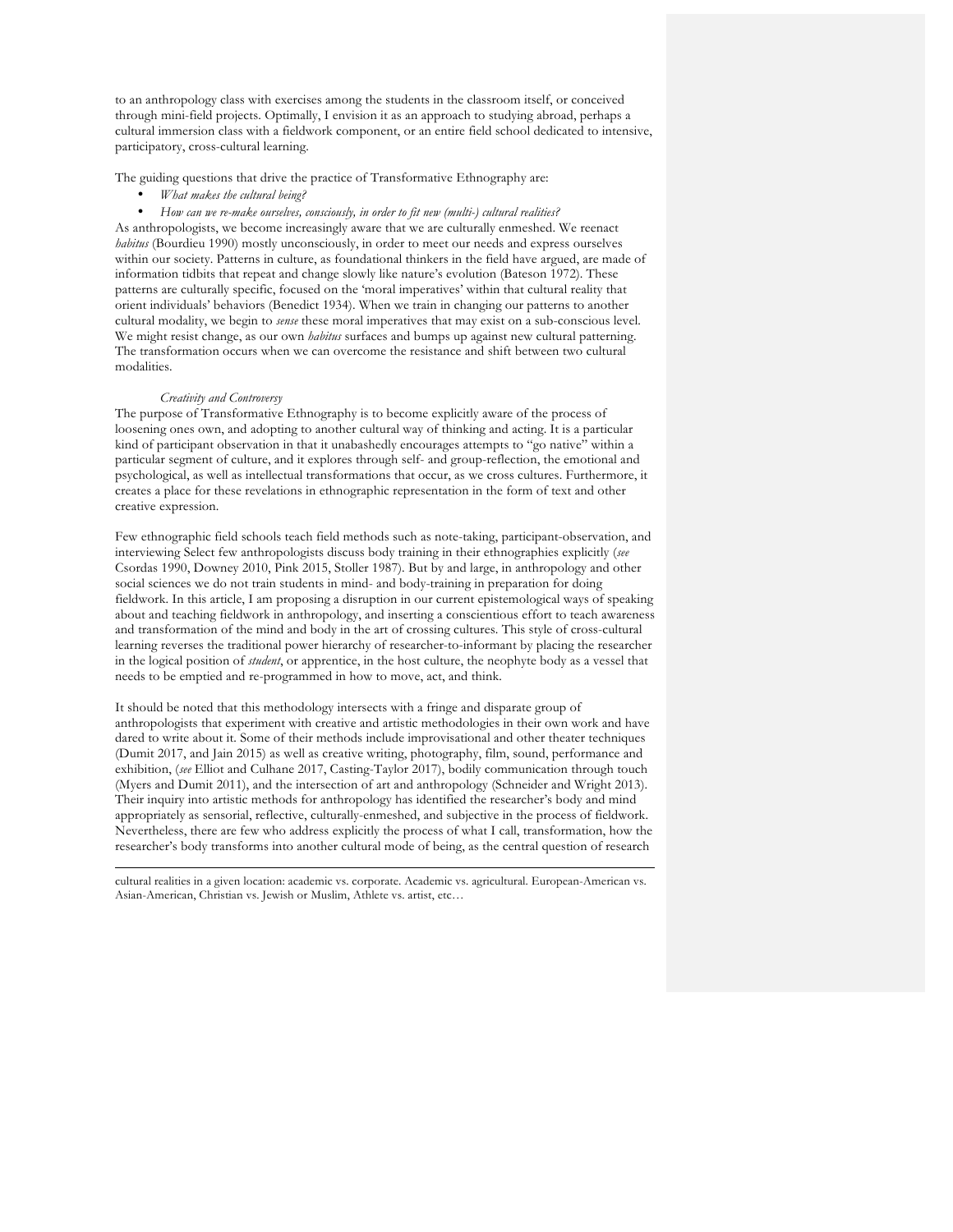(*see* Stoller and Olkes 1987, Downey 2010). Transformative Ethnography may be controversial in stating upfront that we can methodologically study the process of shifting our subjective bodies to suit another cultural orientation, and train our students to do the same. Taking a closer look at these four phases may shed light on their value and how they work to do this.

### *The Four Phases to Transformative Ethnography*

- *Sensorial Observation* as cultivating a disciplined focus of sensorial patterns in the host culture. Participants embark on mini-field observations while honing in on particular senses such as smells, colors, sounds, or rhythms, in select locations in the host culture, and experiment with recording their experiences through various media.
- *Embodying Practice* as practicing an art, aesthetic, style, skill, trade, or craft*.* Through an independent study, which may include apprenticeship, participants sync up with and embody one aspect of the culture, cultivating a mindful attention to their experience.
- *Emptying and Reflecting* Emptying is time prior to fieldwork activity for calming the mind, bringing attention to the present, to focus on bodily sensations, calming thoughts, observing emotions. This preps the mind/body for mindful attention to participation in the field. Reflecting is quiet time to process field experiences, including one's own learning process, through meditation, journal-writing, and class discussion. We develop skills in reflexivity.
- *Embodying Representation* is representing or performing the independent study with possible assistance of creative media. Participants express culture to others through an embodying performance, one in which both the ethnographer and the audience may have a sensorial experience of the culture.

# **Situating Transformative Ethnography: expressive, sensorial, reflective practices**

Though Transformative Ethnography is a new approach, it is deeply informed by several established anthropological theories that intertwine.2 The ethnography is transformative for the researchers because they learn to express themselves through a foreign repertoire of possibilities. They are learning new *habitus* by emplacing themselves in a logical social position in the society. For one, practitioners become students, an appropriate place to start fieldwork. Secondly, one chooses a skill or art that has a determined social position within that society, one that has specific patterns that mark the person's social standing (Bourdieu 1990). TE is an application of Hans Joas' theory for an expressive anthropology as well. Joas says, "our perception of the world appears to be structured by our capacities for, and experience of, action" (1996:158). People know themselves in the act of expressing and in how others receive their expressions, which are continually fine-tuned in action. This methodology also practices Goffman's face-to-face interactions (1967) and Hall's proxemics (1966), and experiences of time (1983). This kind of practice emphasizes tacit knowledge, less accessible from a more cognitive, analytical type of ethnography. Donald Schön explains that "knowing is in the action" in which "tacit knowledge" acquired through experience comes out in the doing before one can even speak about it, if at all (1987).

The sensorial anthropologists shift the position of the anthropologist in the field to a subjective, feeling, sensing participant marked by her own cultural *habitus*. She is 'emplaced' in a fieldsite (Pink 2015: 30), in which she shares in a collaborative construction of meaning based not only on conversations but a whole sensorial experience that include movements, rhythms, colors, smells, tastes, and more, each sense of which makes up 'different facets of the same activity" (Ingold 2000:

 $2$  TE also aligns well with Jack Mezirow's Transformational Learning Theory for adult learners in which 'disorienting dilemmas' are opportune for expanding or transforming meaning structures, and adults learn by sharing experiences with the group (*see* Mezirow 1991).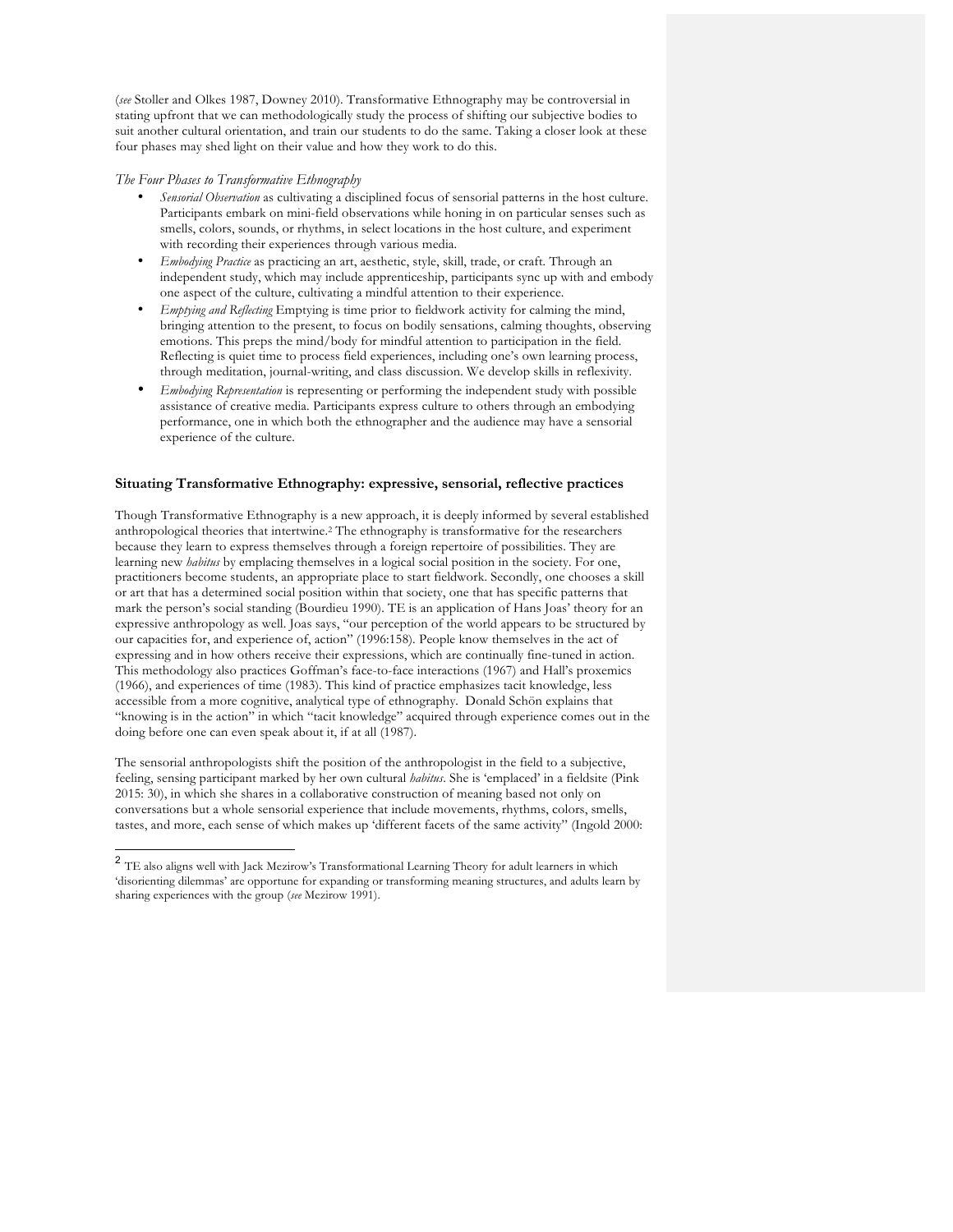261). It builds on Merleau-Ponty's phenomenology and Bourdieu's theory of practice (*see* Csordas 1990 and Downey 2010), explores sensorial hierarchies (Howe 2003, Howes and Classen 2014) and explores how the researchers body and mind change throughout the learning process as cultural immersion increases.

Ideas are shared among a fringe group of anthropologists (*see* Pink 2015, Dumit and Myers 2011, Elliot and Culhane 2017), but how do we teach these methods to our students? The remainder of this article draws on my own work and that of like-minded anthropologists to further develop innovative field techniques using the arts and contemplative practices. I draw on examples from my own fieldwork with Manding *jalis,* my pilot fieldschool program in Belgrade (2015) developed with Dr. Marko Zivkovic of University of Alberta, and other anthropologists' recent examples both from the classroom and in the field. Transformative Ethnography is a malleable, flexible approach with specific guiding questions and a structure with four phases and sub-phases, of which are described in detail, below.

# **Doing Transformative Ethnography**

TE was conceived from a feeling that, in the anthropology classroom and the study abroad industry, there is a lack of vigor in guiding students into having meaningful cross-cultural experiences. In anthropology, our ethnographic writing does represent some of the most interesting experiences in the field that include our own "vulnerable observations" (Behar 1997) or participations, to say the least of teaching real methods in navigating such experiences. My fieldwork consists of musicking (Small 1998)—participating in live musical scenes—with Manding West Africans, as a passionate hobby and a site for anthropological research. I've struggled in academic writing with how to convey the embodied and heart-felt experiences that I have shared with people in the field, experiences that for me, reveal the essence in importance of what it is to cross cultural borders. Furthermore, I've been studying, volunteering and then working in study abroad industry intermittently since high school with Putney Student Travel, World Teach, Syracuse DIPA programs, S.I.T., and elsewhere. These programs tend to specialize in immersing students, but on many standard college and university programs abroad, students have little to no guidance in cross-cultural immersion, nor critical analysis about their experiences. I see a missing opportunity; thus, my proposal for TE which, through classroom and field exercises, whether at home or abroad, can lead students into have deeper, more critically analyzed, cross-cultural experience. Below, I describe the methodology as I imagine it now, using examples from my fieldwork, my study abroad experiences, other anthropologists' fieldwork who have used similar methods, and from the pilot program I co-designed and ran in Belgrade 2015 that tested some of these ideas with willing and enthusiastic students from University of Alberta.

# *In the classroom*

Consider the Transformative Ethnography classroom as a lab for creative trials, a place for preparation, and a space for decompressing/debriefing/reflecting. The students are researchers on a mission, together, to discover what makes them cultural beings, how they can transform their conditioned ways of using the mind and body to a foreign modality, and how this affects or transforms them emotionally and psychologically. We may use creative and other writing techniques, visual arts, performance, improvisation, dance, and more to prepare for and process field experiences. In the classroom we explore individual versus group responses to a foreign stimulus. We explore concepts such as culture, context, reflexivity, ethnocentrism—by creating these experiences as a group. We consider culture seen through, race, religion, social status, gender, and how we are molded, and segregated, through our senses, emotions, intellect, in mind and body, into cultural beings.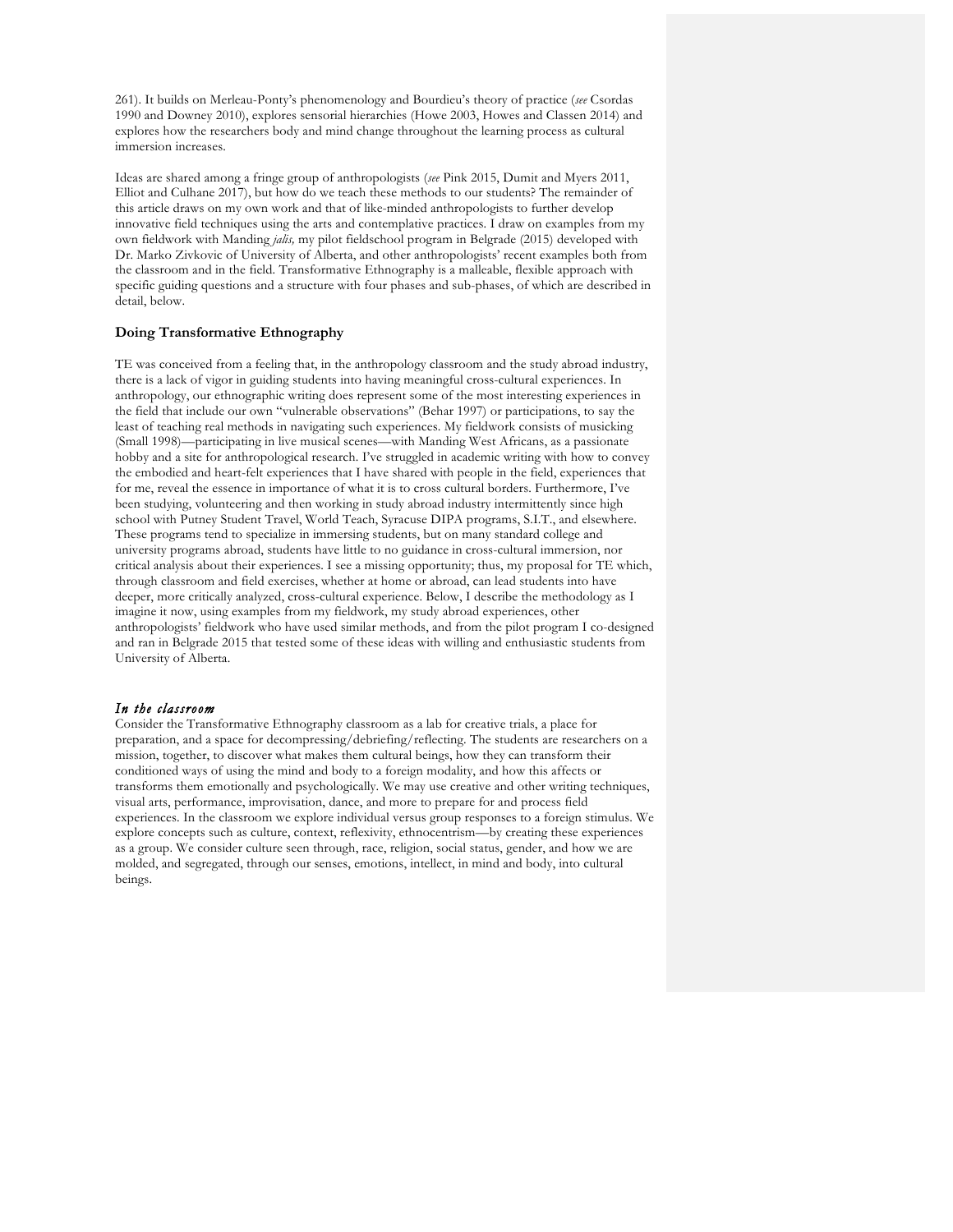The first few classroom sessions are dedicated to getting a baseline reading of what we think we know about ourselves and about the ostensible other. During and after fieldwork, we revisit these ideas and see how they change. There are innumerable exercises that teachers can create and cogenerate with other teachers and their students around these topics. I offer two examples, below.

For an exercise on proxemics and propriety: In our Belgrade school, we broke students into two groups. One half was told to wait outside while the others were instructed to change their normal way of interacting: Speak really slow. Stand really close. Light up a cigarette in the classroom. Laugh at everything. When the other half returned, students engaged in casual conversations, using unexpected behaviors. How did this affect the unassuming conversation partner? Later we reflected as a group on how it felt to alter the course of expected behaviors. How did meaning change? What anxieties or other feelings surfaced? For an exercises on ethnocentrism: Have the class come up together with an extensive list of how they have experienced, or they have projected onto another ethnocentric (or other prejudiced) views. Make a long list on the blackboard. Then, have each person write anonymously, one view that they might hold from the list, and might transform through having experiences, asking questions, or otherwise stepping into the shoes of the other. Classes meet regularly throughout the duration of the fieldwork for contemplation, critical discussion, reflection, and creative expression of experiences. The last weeks, or a weekend retreat, is dedicated to an analysis of how students' ideas have developed over the course of the fieldwork.

# *In the field*

#### *Sensorial Observation*

Observational exercises wake up the senses and orient a newcomer to the culture. I like to start with a short meditation before stepping into the world, to calm one's thoughts and prepare for letting new sensorial experiences come in. Then, the neophyte practitioner uses the body-as-tool as a honing, sensing, perceiver/receptor of sensorial patterns while walking through or sitting in specific public locations such as the market, the café, the central square, or various neighborhoods. She or he makes sensorial observations of the outside environment, and notices how external stimuli induce feelings, thoughts, and other reactions in the inner world of the observer (see Pink 2008; Lund 2006, Hissa and Norgueira 2013). The embodied perception is continually interrupted by little reflections—this is different, that is familiar, it feels this way, I like this, I don't like that.

During the first week of the School for Ethnographic Sensibility in Belgrade, students in groups of four or five embarked on sensorial-honing missions. One group observed the colors in the open-air market while another explored the sounds. One day the exercise was to notice the smells while walking to school. Another day students experimented with pace, rhythm, space, and engendered body motions of those walking down the main drag, Knez Mihajlova. Many initial exercises involved walking through the city and sitting in public spaces. Craig Farkash, a participant, commented that "Being taught to bring the senses that I would normally background to the forefront illuminated so much more about the city than I would have otherwise uncovered. We may have viewed a single note at a time, but they eventually all combined to form a symphonic picture of place". In the classroom, they represented their experiences through art, skits, and multi-media. These kind of exercises can get quite specific, and may continue for several weeks as students develop skills and get adjusted to the field. In the classroom, students reflect and present experiences in creative ways.

#### *Emptying and Reflecting*

Like a ritual, a learning session must be prepared for in advance as well as properly ended before the next activity begins. Prior to a field session, I like to guide practitioners in 'emptying': relaxing and clearing the mind of other thoughts. This prepares the mind and body for filling up with new information from the foreign milieu. Once students become more independent in research, they can choose to incorporate 'emptying' as they wish. Reflection-on-action (Shön 1987: 83) takes place after the learning session is completed. Practitioners may rest and reflect at length, and they may reflect as

Lisa Feder 1/5/2018 10:21

**Comment [1]:** Is this comment below intended for me? I don't understand it. (Lisa Feder)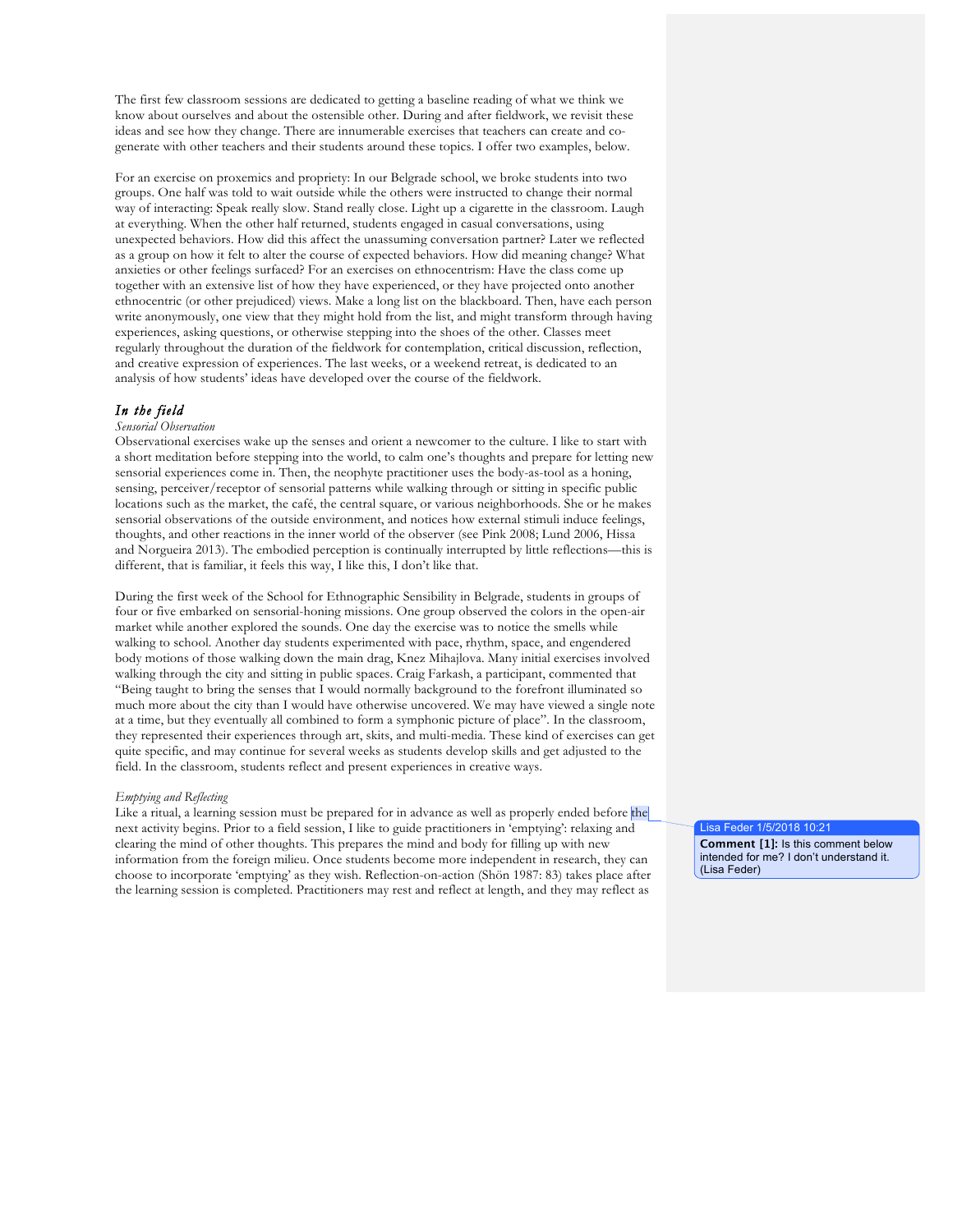a group in the classroom. This is time to contemplate, meditate, write, draw, move, review notes and recordings made during practice. It is also a time to relax and meditate in my classroom, space for the mind and body to sub-consciously assimilation what was experienced. Post-meditation, students are encouraged to journal on experiences of the physical body, sensations, emotions, attitude, state of mind, nature of thoughts. We might ask, what patterns in your own thinking occur? What 'normal' patterns and expectations are interrupted when you are in the field? For a simple example, at breakfast you are used to cereal or eggs. Here they serve cold cut meats and cheeses. We might ask, what is the purpose, meaning, historical context, and added advantage to living this way? Could you imagine incorporating this pattern into your life back home? This is also time to reflect on how we affect our hosts. Do we feel that economic or educational or cultural differences affect the nature of our relationships? Does human, heart-felt connection penetrate through boundaries? What is the nature of the emotional and intellectual connection between you and your hosts (Behar 1997)? We also engaged in remembering through creative writing, drawing, reviewing photos and sound recordings, letting the most salient moments of their experiences come to surface. This marks a rupture from what we may expect happens during fieldwork, and these exercises invite self-reflection into the fieldwork process, itself. In Belgrade, we led students in thirty-minute relaxation meditations. Strewn across the classroom floor, they lied on their backs with palms facing up while I spoke softly of relaxing the body to them. Craig Farkash commented that this time could be the most "beneficial part of one's day. By taking time to meditate on a days work, in as simple or complex a manner as I felt comfortable with, and clearing the mind it allowed me to attack things afresh" (Farkash 2015). Others mentioned how prior to meditation, their bodies were pulsing with energy, over-stimulated, speedy, and some were uncomfortable. This time allowed them to regulate, physiologically and mentally.

## *Emplacement*

Emplacement refers to placing oneself in a position in the culture that makes sense to the locals, and that enables the research-practitioner to participate. This could mean something as simple as "commonplace activities such as eating and walking" (Pink 2015: 107), following peoples' 'routes and mobilities' (Lee and Ingold 2006), sitting in the public square (Low 2016), or riding public transportation (Lemon 2000). Ideally, emplacement involves studying a practice such as learning to bake a baguette with a local *boulanger* in Paris, learning the art of capoeira (Downey 2005), of cattle breeding (Grasseni 2004), of Songhay Sorcery (Stoller and Olkes 1987), of Japanese dance (Hahn 2007), Thai music (Wong 2008), or *jali* music in New York (Feder 2007).

Students choose emplacement based on who they meet, what attracts them, prior experiences and skills. In Belgrade, we were flexible to give students freedom to explore. Some of our students in Belgrade found emplacement quite quickly: a host family sibling musician worked with one of our students. Another student was attracted to the *Kafanas*, local pub-like restaurants. One woman learned to cook with a "grandma." Another student went on a series of dates, seeking to understand what Belgradian college students are seeking in romance and love. One student wanted to study aggression and anger in public.

#### *Embodying Practice through mimesis*

How do we embody the other? In skilled practices and arts, it is rather logical to act like others in order to achieve the right results. In my research, I used observation and mimesis to integrate into West African *jali* musical contexts. I honed in on both auditory and bodily sensations, on visual cues, the tap of a musician's foot, the dancing feet of a Manding participant, or my balafon teacher banging out a repeating cycle of notes for me to repeat. I tried to move in time and to capture the *spirit* of the moves, sometimes looking rather ridiculous. In speaking about his experience in learning Brazilian capoeira, Greg Downey explains, "Bodily learning brings to conscious light some of the movement traits, postures, and tendencies that may have once been unconscious, but become problematized in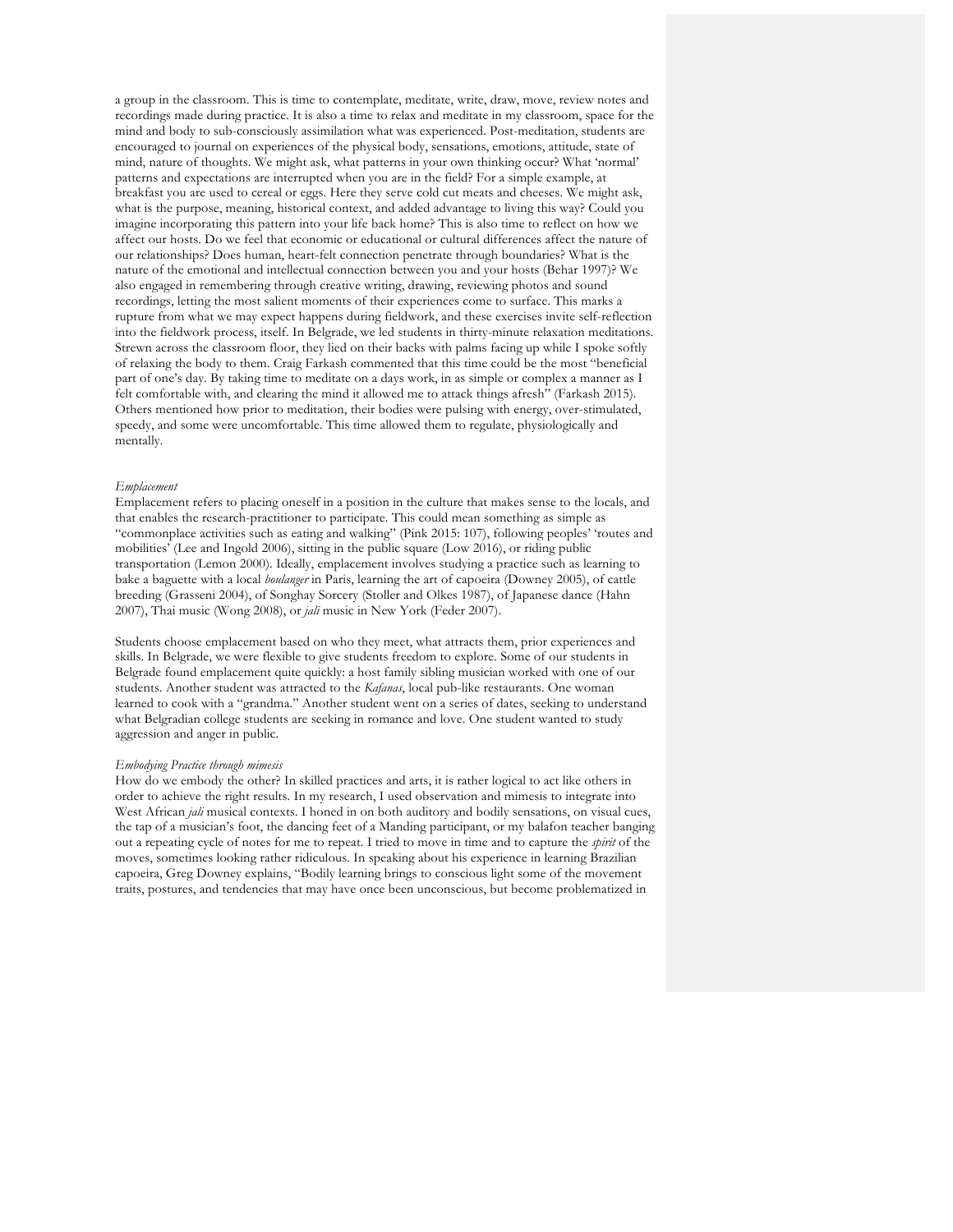transformative apprenticeship. As the novice seeks to imitate new styles of moving, one of the central obstacles he or she must confront is unconscious patterning, unexamined inhibition, and corporeal reservations that are only apparent when challenged by new kinaesthetics" (Downey 2010: 27). Reflection-in-action is a natural part of the sensorial, embodying practice phase in which the practitioner makes small adjustments to align with the host sensibility. (Shön 1987: 83, Csordas 1990:36, Joas 1996). The intention is to make the learning process a mindful practice in which any thoughts toward a meta-analysis of the practice are merely noted and saved for later reflection.

In Belgrade, Laura, teemed up with her host sister, Sara. They made a video, each one taking a turn to sit in a chair and talk about daily things: their favorite pair of shoes, how they feel about their bed, boyfriends. Then, Laura took Sara's video, memorized her words and body language, and Sara learned Laura's words and body language. They made a new video, Sara lip-syncing Laura's words and using Laura's body language, and vice-versa. The final product: One sees Laura on screen acting rather unlike herself, speaking about her life that isn't her life, with a Belgradian accent in English. We realize we are actually hearing Sara's voice, but seeing Laura-cum-Sara in the chair. More interestingly, these two did not get along well, and doing this project helped them to see the world from the other's perspective.

#### *Freaking out*

In TE we train practitioners to become familiar with moments of anxiety and to try to appreciate them; they are the precise moment of cross-cultural learning. Anyone who has ever tried to learn djembe drumming with an African teacher may attest to the 'freak outs' that can occur. The teacher will throw a fast pattern at you with no verbal explanation, and expect you to repeat it. Dumbfounded, you struggle to repeat, and fail. The teacher repeats. You try. Repeat. Try. The whole time you are under stress. However, once one becomes accustomed to this style of learning and can calm the mind when 'freaking out', which in turn diminishes, and learning becomes easier.

In the first rendition of my fieldschool in Belgrade 2015, we taught students to "freak out" intentionally. In other words, when patterns of culture did not meet their expectations, we train them to notice, pause, and become conscious of what is jolting, surprising, unexpected. We also train students to reflect on these moments purposefully, to journal about them, to highlight them with the aim to notice differences between patterns of communication between home and host cultures. In the classroom we explore what we expect to happen and what actually happened, and how does this affect us emotionally, psychologically? How can we adjust to these difficult emotions? These moments contain remarkable insights into the greater question of how the cultural being is made. Pink explains, "such disorienting moments are unexpected and they somehow 'jolt' us into a new level of understanding" which may be enjoyable or upsetting (Pink 2015:52). Similarly, Thomas McIlWraith highlights 'disorienting dilemmas' as a particular condition for learning in his fieldschool (McIlwraith 2016: 60), congruent with Mezirow's Transformational Learning Theory (1991).

#### *The benefits of a teacher*

In TE ideally, students links up with local mentors or teachers perhaps a host culture's anthropology student ,or a formal teacher of an art or skill. A local teacher or mentor helps sculpt the student's mind and body to the new cultural expression and to catch the student who naturally falls into her own *habitus*. Hahn explains that one must have a teacher to train the body to conform to set patterns or shapes in order to develop or cultivate the character of the culture (2007: 43). The teacher may expose different ways of perceiving, sensing, and approaching the learning process that provides valuable lessons for understanding deeper values with in the cultural system. The following excerpt from my own fieldwork learning Manding Balafon illustrates the indispensible role of a teacher:

*The Balafon Workshops*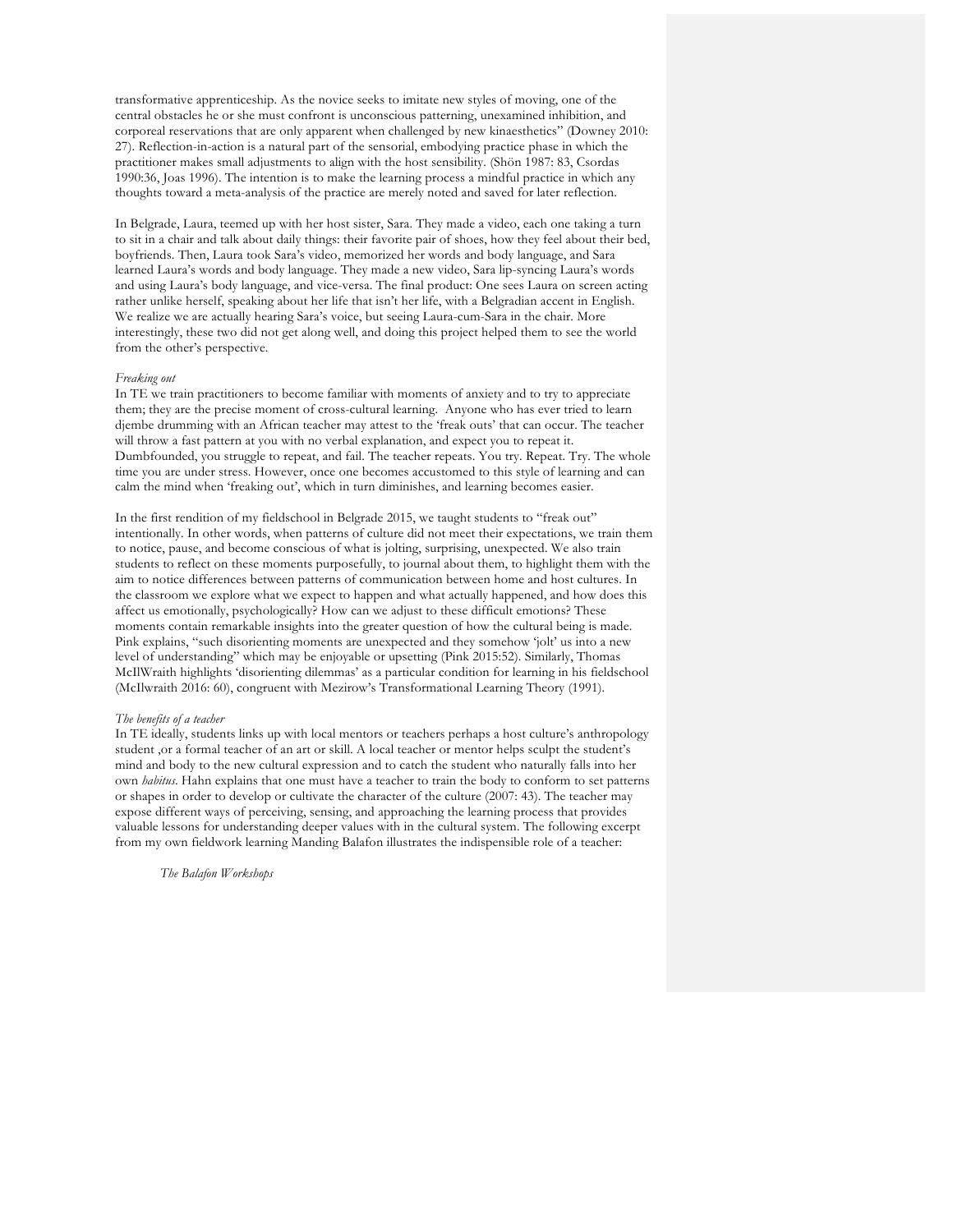We have learned two long patterns, A and B to the song, *Soli*. Today, Abou strikes three notes on the balafon and expects us to imitate, then repeat. Simple, I think. Then he strikes three new notes and expects us to imitate and repeat. Then he puts them together. We get this. Next, Abou wants us to play pattern A into pattern B and we are supposed to realize that what we have been practicing is the transition between the parts. We are clumsy and out of time and utterly confused. Don't freak out. Repeat. Repeat. Repeat. I imitate Abou while longing for a verbal explanation. None comes. I feel that a verbal explanation would avoid the confusion, but Abou insists that we follow him. I resist mentally, but am urged to copy without knowing the reason why. When I drop my resistance to just copying without verbal explanation, my learning progresses. (Feder Ph.D dissertation 2007)

Trusting and letting go of habitual patterns of thinking comes about *by putting oneself at the mercy of a teacher*. It is a matter of trusting another way of approaching a challenge. How Abou teaches us reveals subtle indications about Manding thinking, which exhibits the priority of action and repetition over verbal explanation. In a different context, Abou and I have a conversation about a cultural difference between Americans and Guineans. Abou is baffled that 'white people' always ask how will an event be before we experience it. Abou answers 'You'll see when you get there!' Africans don't ask these sorts of questions, he tells me. They wait to experience it for themselves. I find this lesson is congruent in our balafon lessons. Therein opens a question: how does a culture propagate and discourage certain kinds of thinking/questioning/learning? And how does it affect me—or any practitioner—when our natural proclivities are discouraged? Other Africanist scholars such as Paul Stoller and Abu-Lughod have noted such similarities in doing fieldwork. Where, when asking questions out of context one receives careless or fabricated answers (Stoller and Olkes 1987, Abu-Lughod 1986). For me, it has been a long-term learning process to trust and focus on the living experience, to feel it in my body instead of verbalize about it. My meditation practice reinforces Abou's lesson, putting the emphasis back on the moment-to-moment experience, Having discussed these experiences with Stoller and other scholars who interact with Africa, we are most certainly *transformed* by these experiences when we return home. In the classroom, students reflect on the psychological and emotional aspects of assimilating to another's way of meeting the world. We might ask, is it uncomfortable? What emotional need is not being met? Is it met in another way? Is it acceptable to, for example, *not know in advance?* What are the advantages and disadvantages to both ways of being in the world?

#### *Embodying Representation*

Embodying representation is the non-written part of the final ethnography. Students may use photography, film, creative writing, performance, and other creative media to improve the sensorial quality of representing the experience. Performances may include native collaborators. In the defense of my dissertation in 2017, playing the balafon for my committee was an inevitable part of my process. Not only did it exhibit what I learned, but it became an invaluable tool to describe certain phenomena that would be laborious to explain with just words.

In Belgrade, our month-long fieldschool ended with an exhibition in an art venue, open to the public, called "Sketching Belgrade: an ethnographic instillment." Students created a multimedia exposition to represent vignettes of their impressions of Serbian culture. There were photography exhibits, recreations of Belgrade graffiti, Kafana tables with red and white, checkered tablecloths, plates of half-eaten Serbian food, and bottles of Rakja for tasting. There were two listening stations for students who composed sound installments. There were three separate videos displayed on blank walls. Visitors, Belgradian host family members and friends, walked around the exhibit and reflected on how Canadians experience Belgradian life. In retrospect, we could improve on this exhibition and made it more interactive and educational. For example, we can incorporate live skits that also demonstrate students' transitions from home to host ways of being. We might invite local teachers to participate, to open ourselves up for critique by our hosts. Furthermore, a fieldschool might focus on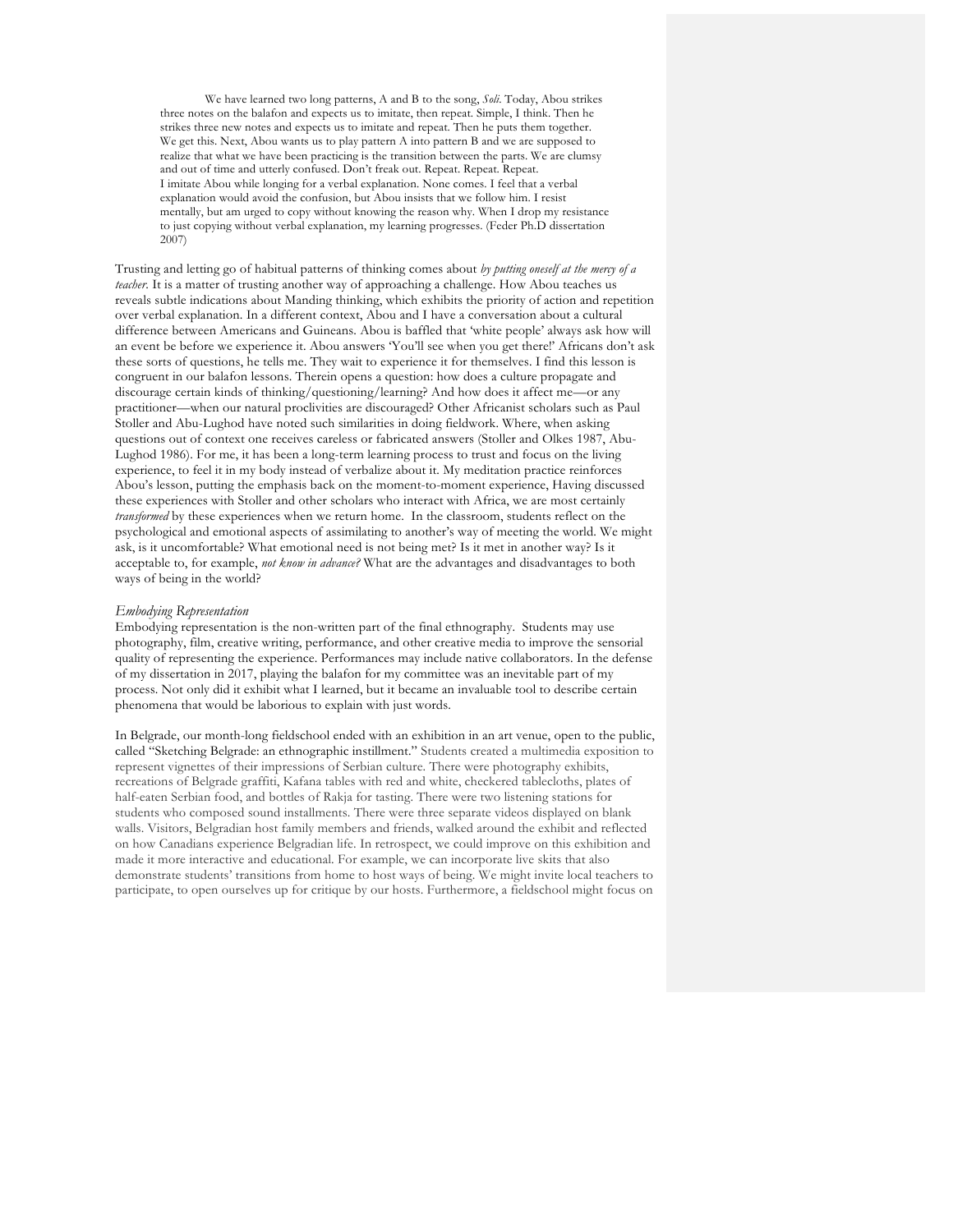a certain kind of representation, such as film, or acting, or fine arts. There are many possibilities to explore.

# **Conclusion: Transforming ourselves**

In the process of embodying another culture, we are literally transforming our own bodies and minds into new ways of experiencing and expressing life. This is an emotional, psychological, as well as intellectual endeavor, and TE intends to create space to explore these multidimensional facets of cross-cultural human interactions. The fieldwork process from sensorial observation to the embodied representations intends to open a space for emotional involvement with the material. As Behar eloquently said of the oxymoron that is participant-observation, "get the 'native point of view,' *pero por favor* without actually going native" (Behar 1997: 5). As cross-cultural learners we *necessarily* get emotionally involved, and this is the goal to deeply understanding from another perspective. TE offers a method of doing this intelligently, with self-reflexivity, compassion for self and others, integrity, and vigor.

Insisting on an embodied representation of a foreign culture is intentionally contrary to the emphasis on strictly academic writing in our field. However, artistic forms of representation are growing, as exhibited by the visual anthropologists such as Harvard University's Sensory Ethnography Lab, the AAAs exhibit called Ethnographic Terminalia, and York University's Centre for Imaginative Ethnography in Toronto. If knowing-through-the body is essential for true understanding and empathy, as I suggest, then surely mere academic writing in our representations will limit what we can convey to others. Using art-based training and other creative approaches to inform how we practice anthropology may be rare but I believe that this select group of anthropologists are growing in recognition. Creativity in arts-based methods and mindfulness are tools to strengthen our relatively conservative discipline. By teaching students Transformative Ethnography, by playing with creative techniques, by learning culture through the arts, and by sensing and embodying culture, we can move toward crossing difficult cultural divides, to learn to live and commune with people that may be very different than ourselves while increasing our own sense of humanity, our compassion, for the myriad ways that cultures manifest. Socio-cultural anthropologists emerging in embodying and sensorial ethnographic practices have learned how to transform gracefully, back and forth across cultural divides. This article is a proposal to capitalize on such a talent, not financially, but for the benefit of cross-cultural understanding in our ever-increasing globalized planet. This article is my contribution toward that end. Those of us who engage and excel in cross-cultural acrobatics must share our wisdom and use our skills and to teach others the art of crossing cultures mindfully, responsibly, and critically.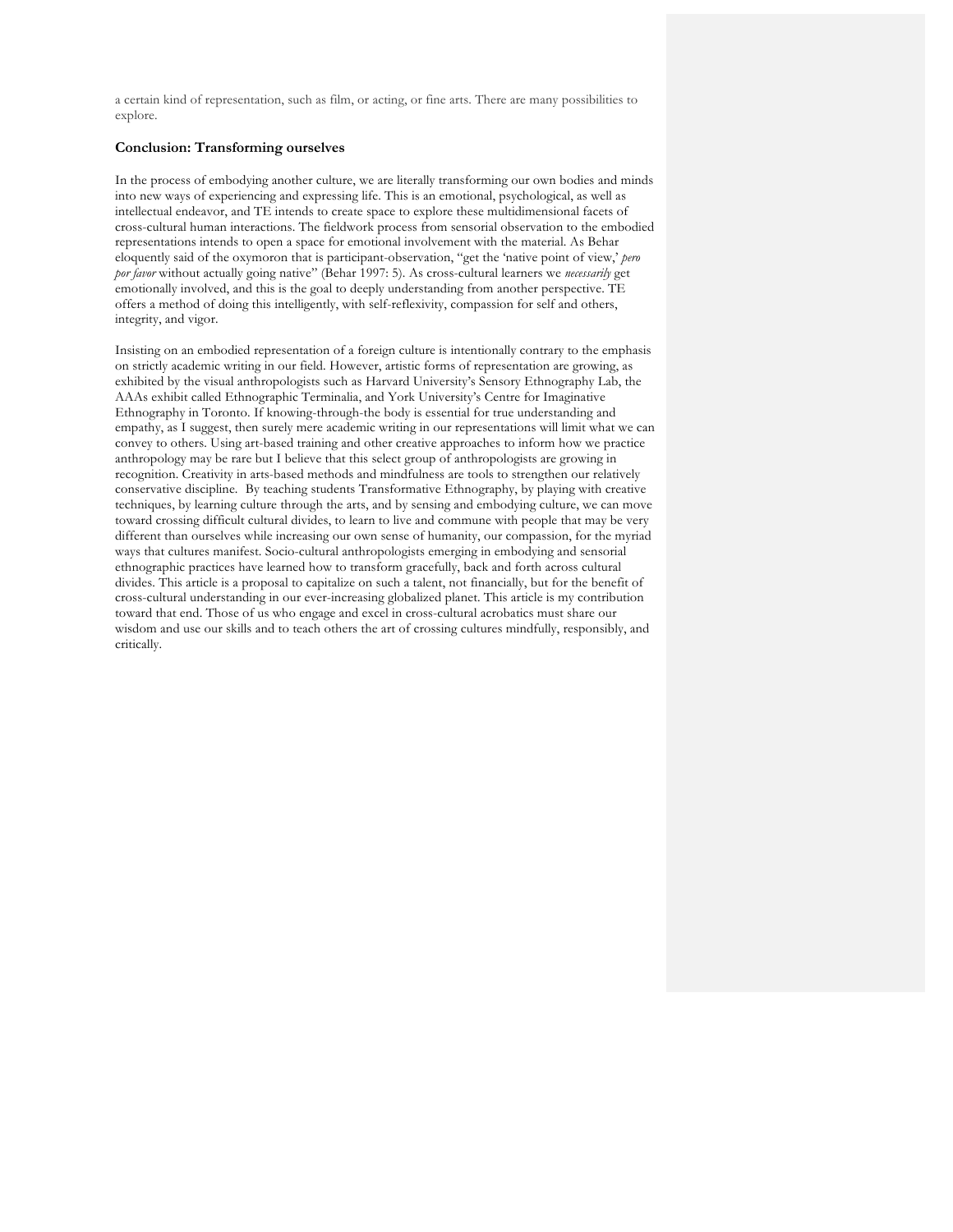# **References**

Bateson, Gregory. (1972), *Steps to an Ecology of the Mind*. New York: Random House.

--------------------- (1979), *Mind and Nature: a necessary unit.* New York: Dutton.

Behar, Ruth. (1997), *The Vulnerable Observer: anthropology that breaks your heart.* Boston: Beacon Press.

Benedict, Ruth. (1934), *Patterns of Culture.* New York: Houghton Mifflin Harcourt.

Blacking, John. (1977), *The Anthropology of the Body*. New York: Academic Press.

------------------ (1974), *How Musical is Man?* Seattle: University of Washington Press.

Bourdieu, Pierre. (1990), *The Logic of Practice*. Stanford: Stanford University Press.

Casting-Taylor, Lucien. *Sensory Ethnography Lab.* Retrieved on September 12, 2017 at *https://sel.fas.harvard.edu/*

Charry, Eric. (2000), *Mande Music*. Chicago: University of Chicago Press.

Chernoff, John Miller*.* (1979), *African Rhythm and African Sensibility.* Chicago: University of Chicago Press.

Clifford, James and George Marcus. (1986), *Writing Culture: the poetics and politics of writing culture.* Berkeley: university of California Press.

Csordas, Thomas. (1990), "Embodiment as a paradigm for anthropology" *Ethos* 18: 5-47.

Downey, Greg. (2010), "Practice without theory: a neuroanthropolgical perspective on embodied learning" *The Journal of the Royal Anthropological Institute*.16 (1), pp. 22-40.

------------------(2005) *Learning Capoeira: Lessons in cunning from an Afro-Brazilian art*. Oxford: Oxford University Press.

Dreyfus, Hubert L., and Stuart E. Dreyfus. (1986), *Mind over Machine.* New York: Free Press.

Dumit, Joseph. (2017). Draft of "Don't know where you are going: embodying improvisation in dance, theater, neuroscience and anthropology" to be published in *Between Matters and Method: encounters between anthropology and art.* Eds. Gretchen Bakke and Marina Peterson. London: Bloomsbury

Duncan, Doug and Pawasarat, Catherine. (2017) *The Six Yogas of Naropa* meditation retreat at Clear Sky Center, B.C., December 2017.

Elliott, Denielle and Culhane, Sara. (2017), *A Different Kind of Ethnography: Imaginative Practices and Creative Methodologies.* University of Toronto Press.

Feder, Lisa. (2007), "Learning Culture through a Musical Practice with Manding Jalis in New York" Ph.D dissertation Cornell University.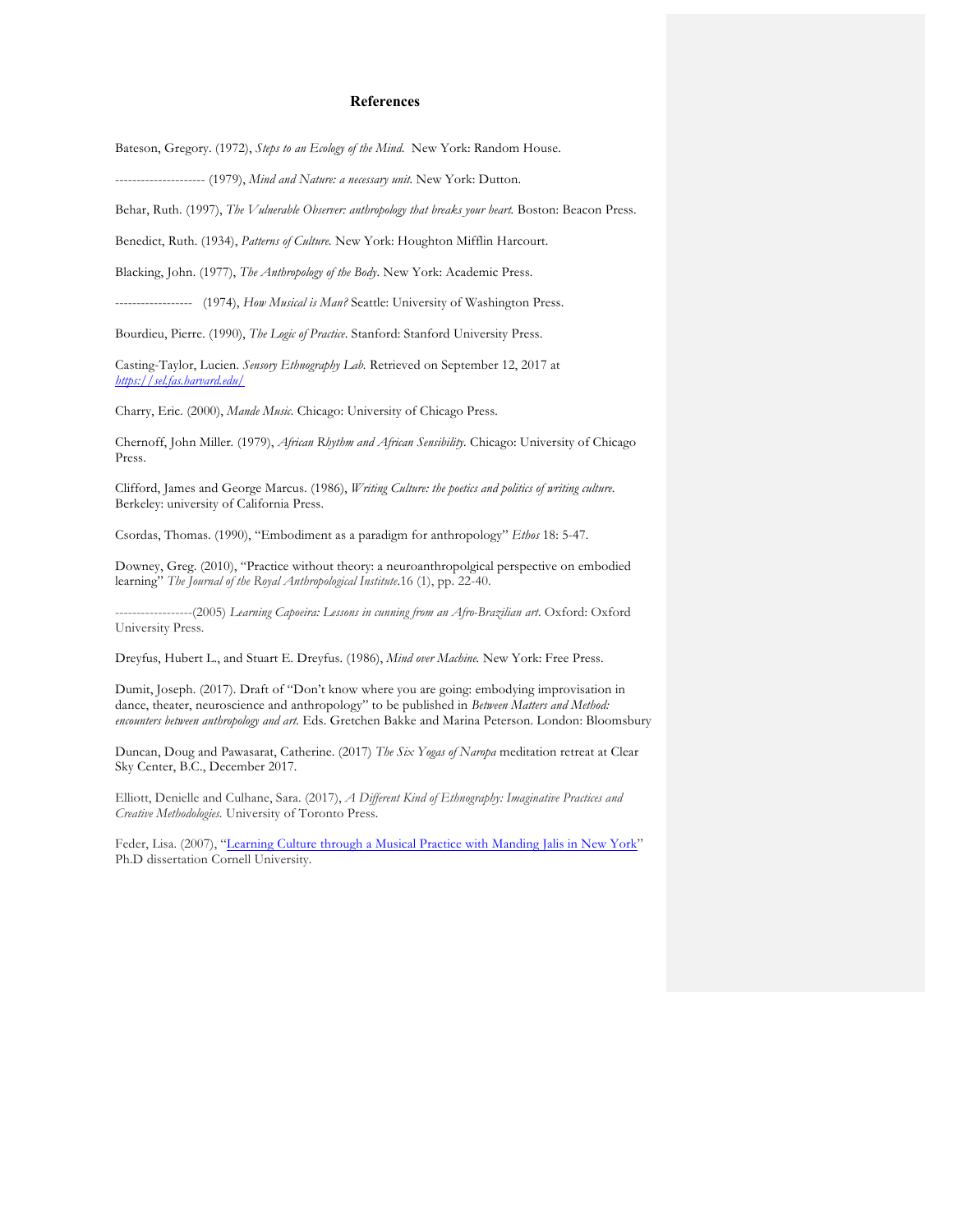Feder Lisa and Marko Zivkovic (2015), "Improvisational Presentation on the Fieldschool for Ethnographic Sensibility" presented at the *Society for the Social Study of Science, and the American Anthropological Association* panel *Creative Disorientation: Ethnographic Sensibility as Improvisational Art,*  November 2015, Denver*.* 

Farkash, Craig. Letter of Support for Lisa Feder, December 24, 2015.

Feld, Stephen, and Keil, Christopher. (1994), *Music Grooves.* Chicago: University of Chicago Press.

Geertz, Clifford. (1998), "Deep Hanging Out." *New York Review of Books.* 45(16), pp. 69-72.

Gell, Alfred. (1992), "The Technology of Enchantment and the Enchantment of Technology." *Anthropology, Art and Aesthetics*. Eds. Jeremy Coote and Anthony Shelton. Oxford: Clarendon Press.

Goffman, Erving. (1967), *Interaction Ritual: essays in face to face behavior*. New York: Anchor Books.

Grasseni Cristina. (2004), "Skilled Visions: an apprenticeship in breeding aesthetics" in *Social Anthropology* 12 (1), pp. 41-55.

Hall Edward. (1966), *The Hidden Dimension*. New York: Anchor Books.

--------------- (1983), *The Dance of Life*. New York: Anchor Books.

Hahn T. (2007), *Sensational Knowledge: embodying culture through Japanese dance*. Middletown, Ct: Wesleyan University Press.

Hanh, Thich Nhat. (2016), *The Miracle of Mindfulness*. Beacon Press.

Hanks, William F. (1996), *Language and Communicative Practices*. Boulder: Westview Press.

Hissa V. and M. Nogueira. (2013), "Cidade Corpo" in Revisão da Universidade Federal Minas Gerais, 20 (1), pp. 54-77.

Howes, David. (2003), *Sensing Culture: engaging the senses in culture and social theory* Ann Arbor: University of Michigan Press.

Howes, David and Classen, Constance. (2014), *Ways of Sensing: understanding the senses in society*. New York: Routledge.

Iyer, Vijay. (2002), "Embodied Mind, Situated Cognition, and Expressive Microtiming in African-American Music." *Music Perception* 19: 387-414.

Jain, Lochlann. (2015), Funding application for Empathy Lab Graduate Student Training.

Joas, Hans. (1996), *The Creativity of Action*, Chicago: University of Chicago Press

Ladzekpo, C.K. "The Myth of Cross-Rhythms" in Foundation Course in African Dance-Drumming Retrieved on October 15, 2016 from: www.ladzekpo.com

Lee J. and Ingold T. (2006), "Fieldwork on Foot: perceiving, routing, socializing" in S. Colman and C. Collins (eds) *Locating the Field: space, place and context in Anthropology*. Oxford: Berg, pp 67-86.